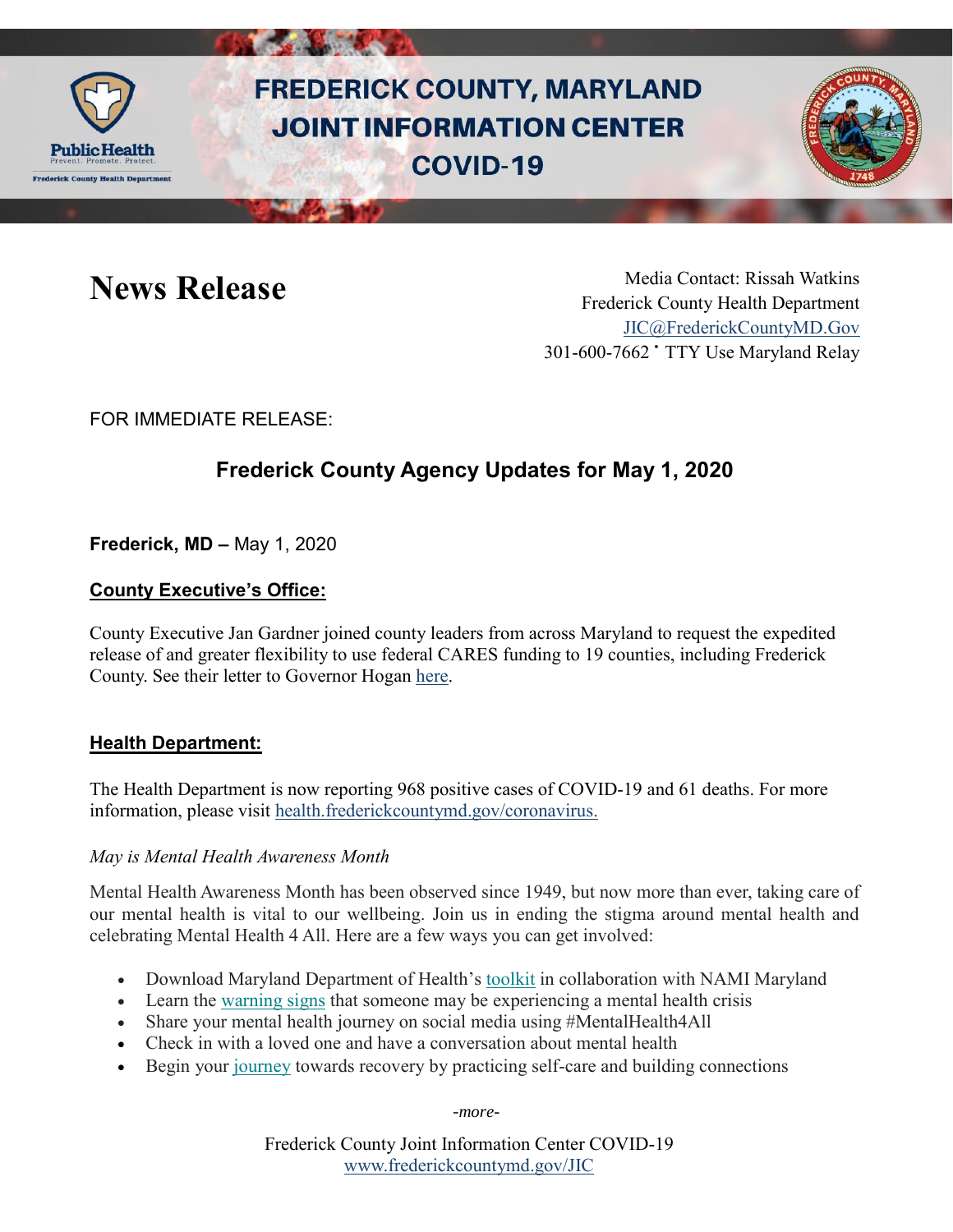

# **Page 2/JIC**

# **JIC:**

Join us on May 2 as we honor Maryland Healthcare Heroes Day, and light up the state blue!



# *Update on the U.S. Census*

Frederick County is near the top of Maryland Counties in Census responses, and we can be #1 with your help! Please join in the 2020 Census: Digital Activation Weekend! May 1-3. Help spread the word in our community. Challenge your friends and family to pledge to complete the 2020 Census today by going to [https://2020census.gov/how-to-help](https://linkprotect.cudasvc.com/url?a=https%3a%2f%2f2020census.gov%2fhow-to-help&c=E,1,-K-q5xY0eacJPVQZO6XIaxgvZxWDjk2BtFXx94-h1fghVuuC8QTacikthErFM14uqUeMu3pbUhWvUA6fxSuKWMUM2XTtGLkg6ROerd1TFQ,,&typo=1) and download one of our challenge images, or create a custom image of your own, to share on social media.

Follow the social media channels, @uscensusbureau, and join the conversation during this weekend's digital activation by using the hashtag #2020Census.



-*more-*